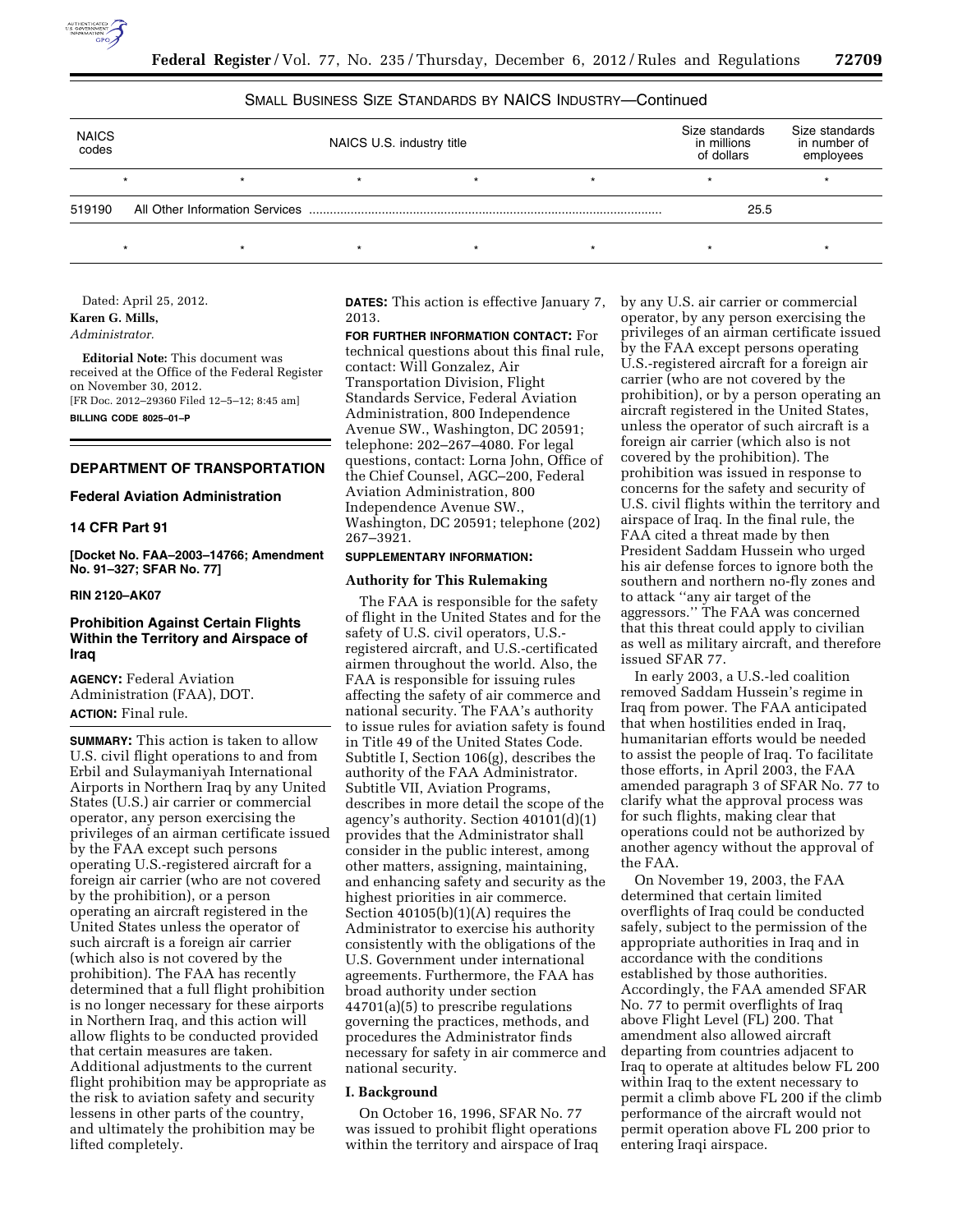Results of recent evaluations of airports in Iraq prompted the FAA to consider removing the flight prohibition for Erbil and Sulaymaniyah. The Erbil and Sulaymaniyah International Airports have supported non-U.S. air carrier operations for a number of years without incident. Based largely on the initiation of those operations and on improvements in the operational environment, the FAA has determined that flights by U.S. operators may now be conducted safely to these two airports under certain conditions.

Therefore, the FAA is amending paragraph (b) (former paragraph 2) of SFAR No. 77 to allow certain flights from outside Iraq to and from the international airports of Erbil and Sulaymaniyah in the northern provinces of Iraq by any U.S. air carrier or commercial operator, by any person exercising the privileges of an airman certificate issued by the FAA, except persons operating U.S.-registered aircraft for a foreign air carrier (who are not currently affected by the prohibition), or a person operating an aircraft registered in the United States, unless the operator of such aircraft is a foreign air carrier (which also is not currently affected by the prohibition). The FAA is committed to actively and continually evaluating airports in other regions of Iraq so that they can be used by U.S. civil operators. It is anticipated that additional adjustments to the SFAR may be appropriate as the risk to aviation safety and security lessens in other parts of the country, and ultimately the SFAR may be lifted completely.

Before U.S. air carriers begin commercial operations to either Erbil or Sulaymaniyah, the Transportation Security Administration (TSA) must review the current security situation.<sup>1</sup> Consequently, all U.S. air carriers who are required to have a TSA-approved security program under 49 CFR

1544.101 that are planning operations to and from Erbil or Sulaymaniyah must contact TSA before initiating service to obtain appropriate security approvals to operate the proposed service.2

Under new paragraphs (b)(3) and (4) (former paragraphs 2(c) and (d)) of SFAR No. 77, flights may be operated by persons covered by paragraph (a) (former paragraph 1) of the SFAR within the territory and airspace of Iraq north of the 34°30′ North latitude below FL200 to and from Erbil International Airport (ORER) or Sulaymaniyah International Airport (ORSU) to and from points outside Iraq. All other flight operations by persons covered by paragraph (a) (former paragraph 1) of SFAR No. 77 within the territory and airspace of Iraq north of the 34°30′ North latitude and in other areas within the territory and airspace of Iraq must be in accordance with paragraphs (b)(1), (b)(2), (c) and (d) (former paragraphs 2(a), 2(b), 3 and 4) of SFAR No. 77.

Under new paragraph (b)(5) (former paragraph 2(e)), prior to conducting operations under paragraphs (b)(3) and (b) $(4)$  (former paragraphs 2(c) and 2(d)), the operator must apply for and obtain a letter of authorization (LOA) or operations specification (OpSpec), as appropriate, from the Director, Flight Standards Service, AFS–1, which will specify the limitations and conditions under which the operation must be conducted. An OpSpec or LOA addresses operational safety both for the particular flight and for continuing operations. The FAA often uses OpSpecs and LOAs to manage specific operations conducted pursuant to underlying regulations. In this instance, the OpSpecs and LOAs will address the residual risk associated with operating into and out of ORER or ORSU. Generally, the operator must:

• Have a method for obtaining current reports and information on airport conditions, navigation aids, weather, and any other factors that may affect the safety of flight including commercially available current threat information. This includes both preflight planning and enroute operations.

• Use specific airways to enter Iraqi airspace.

• Operate in accordance with the Iraq Aeronautical Information Publication (AIP).

• Minimize time below FL200 within the amended airspace.

• Not land at airports other than ORER and ORSU, except in an emergency.

• Report any security incidents/ events to the FAA Washington Operations Center (WOC) via phone at 202–267–3333 or email *[aeo](mailto:aeo-citewatch@faa.gov)[citewatch@faa.gov.](mailto:aeo-citewatch@faa.gov)* 

• Comply with 14 CFR parts 91, 119, 125, 135 or 121.

While the conditions imposed in the OpSpec or LOA may be similar to the conditions imposed in OpSpecs and LOAs issued under exemptions or approvals for operations to the rest of Iraq, the threshold for issuance of an OpSpec or an LOA for flight operations into and out of ORER or ORSU is significantly different and does not rise to the level required for an exemption or approval for operations to the rest of Iraq. In order for an operator to receive an OpSpec or LOA under the approval process that applies to the rest of Iraq, a U.S. government agency must request approval of the specific operation or series of operations. Approval is granted only if the request for approval includes a written contract between the U.S. government agency and the operator, a plan approved by the U.S. government agency describing how the threats to the operation will be mitigated, and any other information requested by the FAA. That information will not be required for flights into and out of ORER or ORSU. The FAA will not require any contractual relationship between the operator and another U.S. government agency, and it will not require another agency to request operations be permitted. Nor will there be a requirement for a threat mitigation plan, although there may be some requirements that the operator provide the FAA with information regarding the situation in or around the airports.

## *Good Cause Justification for Waiving Notice and Comment*

Because the circumstances described herein require immediate action and results in a lessening of the current flight prohibition, I find that notice and public comment under 5 U.S.C. 553(b)(3)(B) are impracticable and contrary to the public interest. I also find that this action is fully consistent with the obligations under 49 U.S.C. 40105 to ensure that I exercise my duties consistently with the obligations of the United States under international agreements.

## **II. Regulatory Evaluation, Regulatory Flexibility Determination, International Trade Impact Assessment, and Unfunded Mandates Assessment**

## *A. Regulatory Evaluation*

Changes to Federal regulations must undergo several economic analyses.

<sup>1</sup> In matters relating to aviation security, the FAA works closely with the Transportation Security Administration (TSA), which, pursuant to Subtitle I, Sections 114(d) and (f) of Title 49 of the United States Code, is responsible for civil aviation security, including the implementation and adequacy of security measures at airports and other transportation facilities. With respect to foreign airports, the TSA, on behalf of the Secretary of the Department of Homeland Security (DHS), implements the requirement set forth in Section 44907 of Title 49 to assess the effectiveness of the security measures maintained at foreign airports (1) Served by an air carrier; (2) from which a foreign air carrier serves the United States as a last point of departure; (3) that pose a high risk of introducing danger to international air travel; or (4) that the DHS Secretary considers appropriate. Among its other authorities, the TSA has the general authority under Section 40113 of Title 49 to prescribe regulations, standards, and procedures and issue orders in carrying out its security responsibilities.

<sup>2</sup>U.S. air carriers also must hold any necessary U.S. and Iraqi economic operating authority.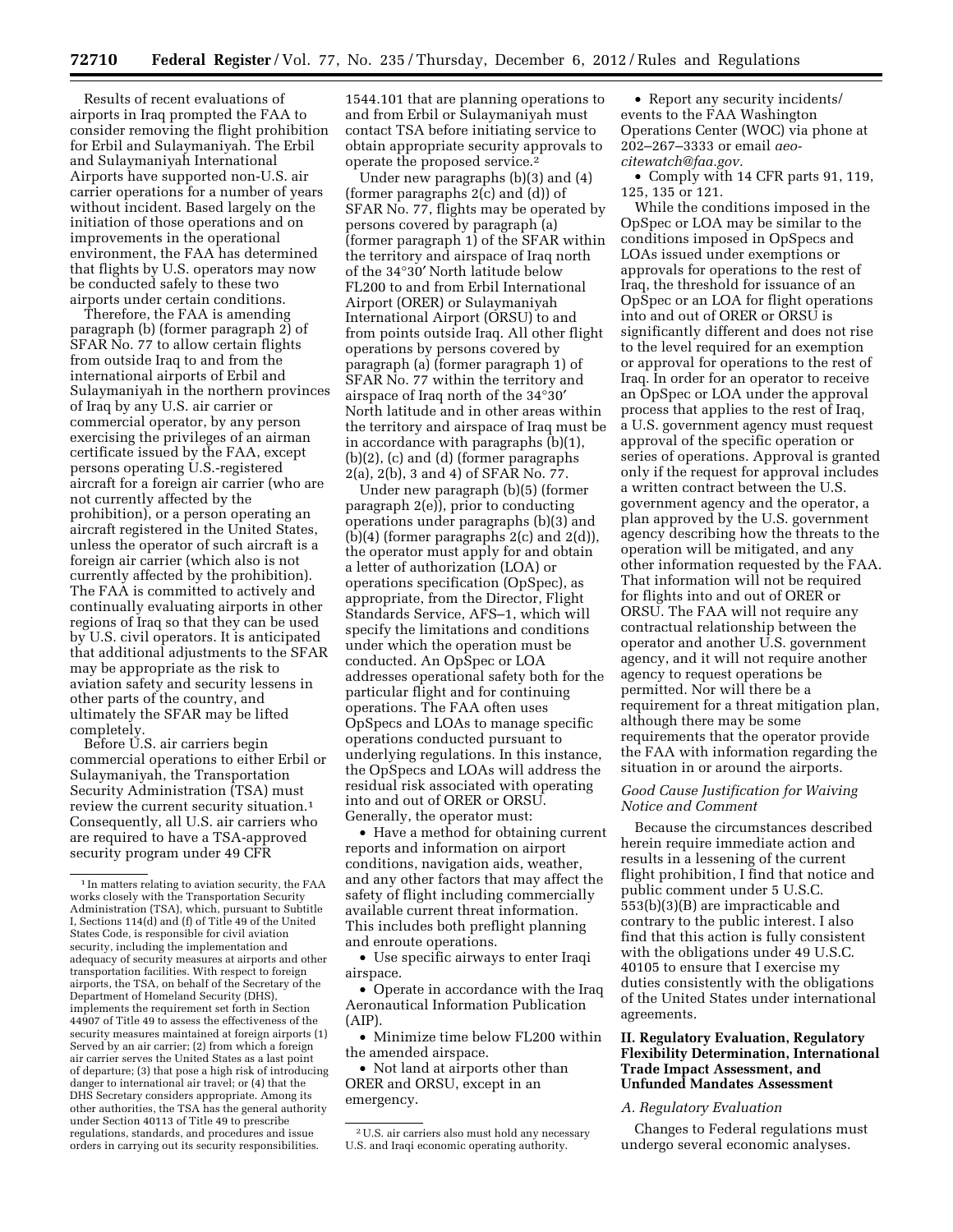First, Executive Order 12866 and Executive Order 13563 direct that each Federal agency shall propose or adopt a regulation only upon a reasoned determination that the benefits of the intended regulation justify its costs. Second, the Regulatory Flexibility Act of 1980 (Pub. L. 96–354) requires agencies to analyze the economic impact of regulatory changes on small entities. Third, the Trade Agreements Act (Pub. L. 96–39) prohibits agencies from setting standards that create unnecessary obstacles to the foreign commerce of the United States. In developing U.S. standards, the Trade Act requires agencies to consider international standards and, where appropriate, that they be the basis of U.S. standards. Fourth, the Unfunded Mandates Reform Act of 1995 (Pub. L. 104–4) requires agencies to prepare a written assessment of the costs, benefits, and other effects of proposed or final rules that include a Federal mandate likely to result in the expenditure by State, local, or tribal governments, in the aggregate, or by the private sector, of \$100 million or more annually (adjusted for inflation with the base year of 1995). This portion of the preamble summarizes the FAA's analysis of the economic impacts of this final rule.

Department of Transportation Order DOT 2100.5 prescribes policies and procedures for simplification, analysis, and review of regulations. If the expected impact on costs and benefits is so minimal that a proposed or final rule does not warrant a full evaluation, this order permits that a statement to that effect and the basis for it be included in the preamble if a full regulatory evaluation of the cost and benefits is not prepared. Such a determination has been made for this final rule. The reasoning for this determination follows: This rule will permit additional flights to be flown within the territory of Iraq north of the 34°30′ North latitude to or from Erbil International Airport (ORER) and Sulaymaniyah International Airport (ORSU). The relaxation of restrictions on operations to and from these two airports provides more commercial opportunities for operators, as well as improved consumer choice, and therefore, has more benefits than costs. Further, this expansion of opportunities is likely to lower transportation costs associated with these trips today. For example, with this rule U.S. operators may operate directly into these two airports without incurring the cost of contracting with a foreign operator or using foreignregistered aircraft. Therefore, the rule

expands commercial opportunities with an expected minimal additional cost.

FAA has, therefore, determined that this final rule is not a ''significant regulatory action'' as defined in section 3(f) of Executive Order 12866, and is not ''significant'' as defined in DOT's Regulatory Policies and Procedures.

## *B. Regulatory Flexibility Determination*

The Regulatory Flexibility Act of 1980 (Pub. L. 96–354) (RFA) establishes ''as a principle of regulatory issuance that agencies shall endeavor, consistent with the objectives of the rule and of applicable statutes, to fit regulatory and informational requirements to the scale of the businesses, organizations, and governmental jurisdictions subject to regulation. To achieve this principle, agencies are required to solicit and consider flexible regulatory proposals and to explain the rationale for their actions to assure that such proposals are given serious consideration.'' The RFA covers a wide-range of small entities, including small businesses, not-forprofit organizations, and small governmental jurisdictions.

Agencies must perform a review to determine whether a rule will have a significant economic impact on a substantial number of small entities. If the agency determines that it will, the agency must prepare a regulatory flexibility analysis as described in the RFA.

However, if an agency determines that a rule is not expected to have a significant economic impact on a substantial number of small entities, section 605(b) of the RFA provides that the head of the agency may so certify and a regulatory flexibility analysis is not required. The certification must include a statement providing the factual basis for this determination, and the reasoning should be clear.

This rule permits more flights to Iraq; permits more direct flights which reduce costs; and expands revenue opportunity. Therefore, as the acting FAA Administrator, I certify that this rule will not have a significant economic impact on a substantial number of small entities.

### *C. International Trade Impact Assessment*

The Trade Agreements Act of 1979 (Pub. L. 96–39), as amended by the Uruguay Round Agreements Act (Pub. L. 103–465), prohibits Federal agencies from establishing standards or engaging in related activities that create unnecessary obstacles to the foreign commerce of the United States. Pursuant to these Acts, the establishment of standards is not

considered an unnecessary obstacle to the foreign commerce of the United States, so long as the standard has a legitimate domestic objective, such as the protection of safety, and does not operate in a manner that excludes imports that meet this objective. The statute also requires consideration of international standards and, where appropriate, that they be the basis for U.S. standards. The FAA has assessed the potential effect of this final rule and determined that it will reduce obstacles to the foreign commerce of the United States and is consistent with this Act.

#### *D. Unfunded Mandates Assessment*

Title II of the Unfunded Mandates Reform Act of 1995 (Pub. L. 104–4) requires each Federal agency to prepare a written statement assessing the effects of any Federal mandate in a proposed or final agency rule that may result in an expenditure of \$100 million or more (in 1995 dollars) in any one year by State, local, and tribal governments, in the aggregate, or by the private sector; such a mandate is deemed to be a ''significant regulatory action.'' The FAA currently uses an inflation-adjusted value of \$143.1 million in lieu of \$100 million. This rule does not contain such a mandate; therefore, the requirements of Title II of the Act do not appl*y.* 

### **Availability of Rulemaking Documents**

You can get an electronic copy of rulemaking documents using the Internet by—

1. Searching the Federal eRulemaking Portal (*<http://www.regulations.gov>*);

2. Visiting the FAA's Regulations and Policies Web page at *[http://](http://www.faa.gov/regulations_policies/)* 

*[www.faa.gov/regulations](http://www.faa.gov/regulations_policies/)*\_*policies/* or 3. Accessing the Government Printing Office's Federal Digital System at:

*[http://www.fdsys.gov.](http://www.fdsys.gov)*  You can also get a copy by sending a request to the Federal Aviation Administration, Office of Rulemaking, ARM–1, 800 Independence Avenue SW., Washington, DC 20591, or by calling (202) 267–9680. Make sure to identify the amendment or docket number of this rulemaking.

## **Small Business Regulatory Enforcement Fairness Act**

The Small Business Regulatory Enforcement Fairness Act (SBREFA) of 1996 requires FAA to comply with small entity requests for information or advice about compliance with statutes and regulations within its jurisdiction. If you are a small entity and you have a question regarding this document, you may contact your local FAA official, or the person listed under the **FOR FURTHER INFORMATION CONTACT** heading at the